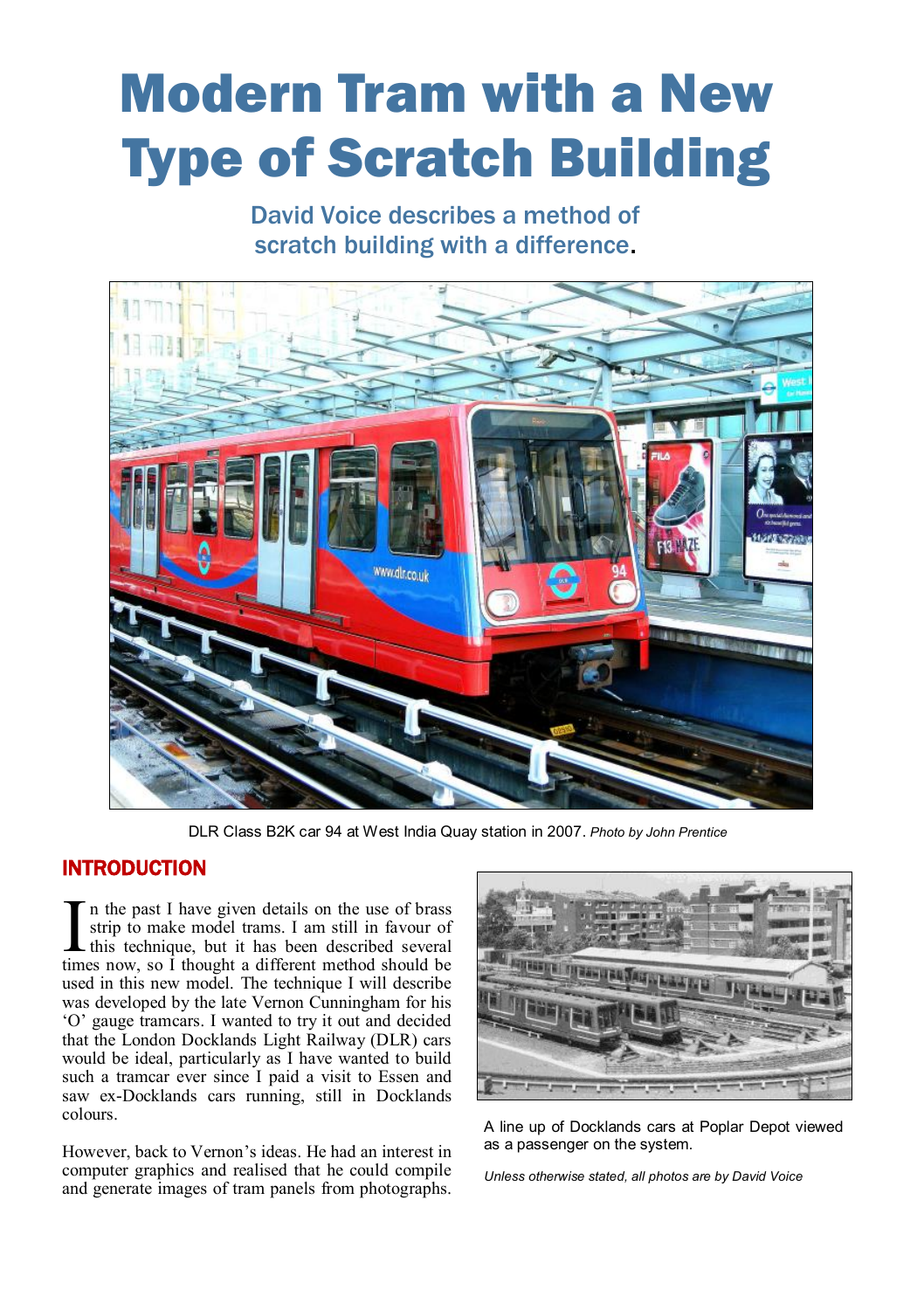He chose to make an 'O' gauge model of Leicester Corporation tramcar number 76, as restored at Crich Tramway Village. He started with a drawing of the tramcar and, with the permission of the draughtsman, he scanned the drawing. Then, a visit to Crich was undertaken and around 100 photographs taken. These were digitised and, using his computer graphics skills, he built up a coloured image of the sides, bulkheads and other panels. These were printed onto self-adhesive photographic paper and a clear plastic body shell was constructed of the upper and lower saloons. The appropriate printed panels were stuck over the shell. Then he cut out the windows, peeling the blank panels off, leaving a clear crisp window. The dash panels were made from brass cut and bent to shape and with printed panels overlaid both sides.

This method enabled a full colour overlay with all the lining, lettering and numbers to be produced which, quite literally, were a perfect reproduction of the original. The finished trams are superb miniatures of the real thing. I have had the pleasure of seeing Vernon's wonderful 'O' gauge tramway layout "Tramwick". It is a small portable layout that has all the atmosphere and feeling of a 1930s tramway. You feel as if you could actually board the trams for a ride around the streets.

## LONDON DOCKLANDS LIGHT RAIL VEHICLE (LRV)

**R** everting to the Docklands cars, the DLR was the second of the new generation of Light Rail/Tramways in Britain. It opened in 1987 and has been extended several times since. The first everting to the Docklands cars, the DLR was the second of the new generation of Light Rail/Tramways in Britain. It opened in 1987 new generation light rail system was the Tyne and Wear Metro. Both it and the DLR run entirely on reserved track, while all subsequent Light Rail/ Tramways have some street running sections. The Docklands system took advantage of this by using a third rail for its power supply and not an overhead line, although in early days one of the cars was taken to Manchester and fitted with a pantograph for demonstration running. The first batch of cars comprised eleven P86 stock. These were followed by ten more cars to the same design, but called the P89 stock. In 1990 new cars with sliding doors were built and called B90. These were followed in 1992 by B92 stock and in 2002 by B2K. In the meantime, the P86 and P89 stock had been sold to Essen for operation under overhead wire with pantographs as they were no longer suitable for the demands of the DLR.

I decided to make one of the more modern design of cars; the B2K class built in 2002, for which I had plenty of photographs suitable for the model. The new cars were given numbers from the end of the original batch. However, the 2002 batch reached number 99 which was the limit of the DLR computer operating system, so the remainder of the batch were given old numbers from the original cars. This gave me the opportunity to make car number 01.

I decided that it would be simple to draw the car as it was a very straightforward design. I used the dimensions given in the third edition of the Official Docklands Handbook but, as this is now out of print, I repeat the key dimensions here:

| Length           | 28m                                        |
|------------------|--------------------------------------------|
| Width over doors | 2.65m                                      |
| Height           | 3.468m                                     |
| Bogie centres    | 10 <sub>m</sub>                            |
| Bogie Wheelbase  | 2.10 <sub>m</sub>                          |
| Seating          | 70                                         |
|                  | (24 transverse, 42 longitudinal, 4 tip-up) |

I will not give details of using the computer as there are numerous graphics software programs and each has its own system of operation. Suffice to say that you will need a flat-bed scanner, suitable photoediting software and an inkiet (or colour laser) printer. I use Photoshop software, Vernon used Corel PhotoPaint-8, while Adrian Batt used Microsoft PowerPoint to produce advertisements for his trams and John Prentice uses CorelDraw and Paintshop Pro.

## THE MODEL

I scanned the drawing for one side of the car<br>then, using photographs, filled the appropriate<br>areas with them scaled to fit the drawing.<br>I found that the colours were a bit of a mixture, so I scanned the drawing for one side of the car then, using photographs, filled the appropriate areas with them scaled to fit the drawing.



My working sketch for cutting and assembling the body panels from 40 thou clear plastic sheet.

filled the areas with the appropriate solid colour. There is inevitable parallax from the camera, where the side appears to be curved due to the ends being further away from the camera than the middle. This can be corrected using the software. The livery of the DLR is basically simple and can easily be adjusted. I also added extra colour to the ends of the cars to allow the printed sheet to be wrapped around the body shell. This is all a time-consuming task, especially as it was my first attempt at this technique. But I was heartened in the knowledge that I would not have to paint the model. I repeated the task for the other side (the computer allows the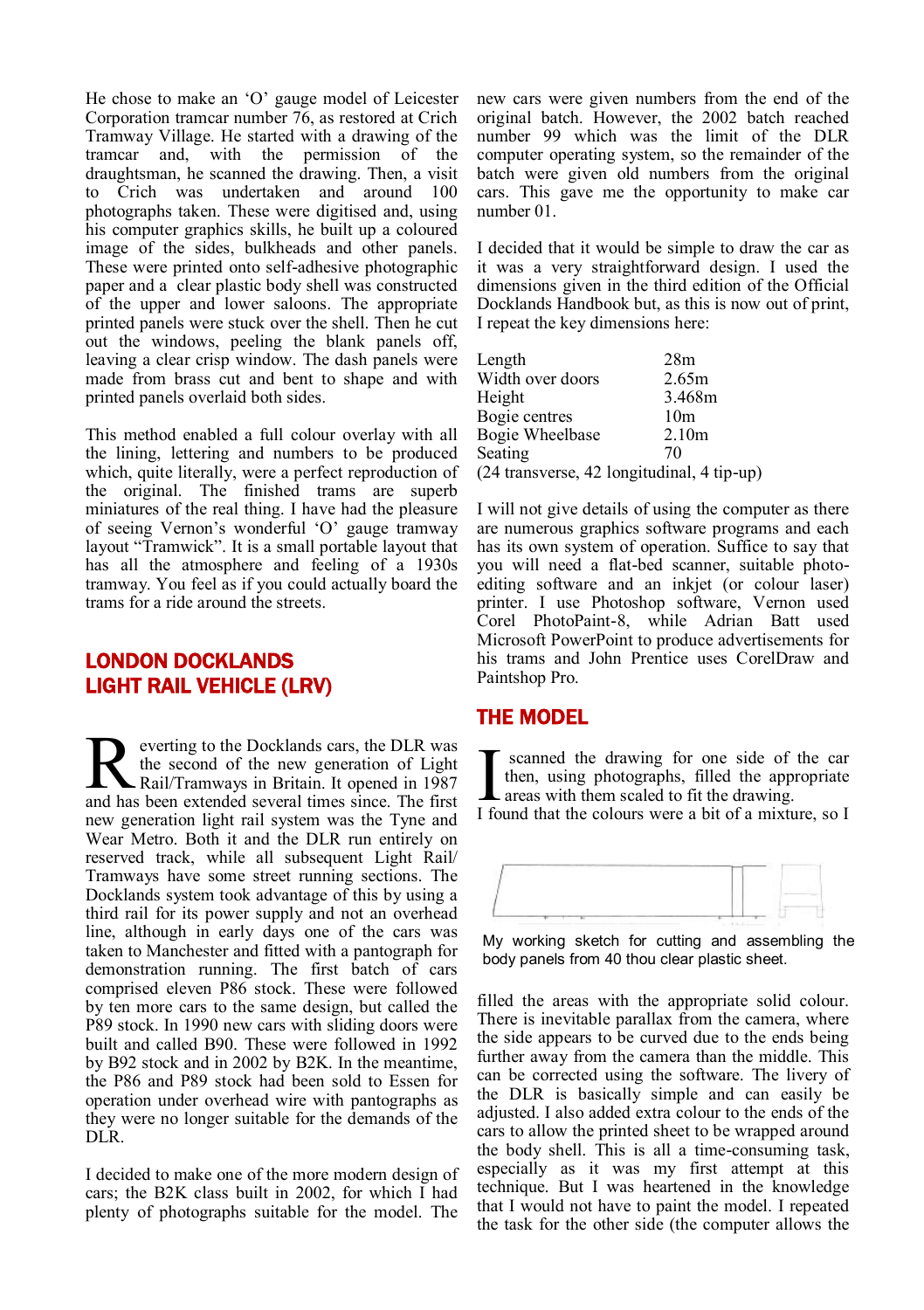first side to be copied and then flipped end to end, so only a few more adjustments had to be made, mainly changing the end window for a smaller one). Similarly for the roof and the end. I also added a few extra panels of solid colour in case I needed them when making the model.

The body shell was constructed from 40 thou clear plastic sheet. This can be obtained from model shops or sourced on the internet. Using my drawing, I cut two sides, an end and the roof. I cut the sides to full dimensions of the drawing and the roof and end were adjusted to allow for the thickness of the sides (40 thou is 1mm).



 $\triangle$  Two sides, the roof and the end, enough to make the body of one unit of the vehicle.

 $\blacktriangledown$  The parts glued together and held with an elastic band overnight while the glue set securely.



It was a simple matter to glue the four parts together to make the box forming the saloon. The articulated end was left open and I repeated the whole process for the other half of the car. I had decided to use Halling four-wheel mechanism. This very useful unit has two flywheels and an adjustable wheelbase. By moving one wheel out, I obtained the necessary 26mm wheelbase. Normally, the Halling mechanism clips into a moulded hole in the Halling four-wheel trams, but this was not a suitable way for me. I made a flat top cover from plastic card and glued pieces of plastic card under it that fitted either side of the motor and at each end of the motor, while keeping the cover central in relation to the wheels (not the motor). This gave a comfortable fit.



For the articulation I soldered press studs to brass shim ready to be glued in the bodies of the vehicle.

At this stage I was pondering how to achieve the articulation. The motor was quite high and I was sketching out ways of raising the floors in the centre of the tram, while maintaining strength and not interfering too much with the view through the windows, but I was not having much luck. It was then suggested articulating the model from the roof, using press studs. It was a stunning solution. There was no need to construct any special parts, as the roof was always going to have to be there, so I set to work.

My first problem was how to hold the press studs in place. Previous experience had shown me that trying to glue press studs onto plastic was a futile task, as they would not take any strain at all and would just peel off. Then I remembered that I used nickel silver rails and brass shim to hold the studs in place when mounting Bec bogies into a Liverpool Green Goddess model. If I soldered the studs to brass shim, I could glue the much larger area of shim to the plastic. I used small rectangles that fitted the ceiling of the tram sections and a larger almost square section for the centre.

To give plenty of movement, I used Size 1 (9mm) female studs for the ceilings and Size 0 (7mm) for the centre section. I drilled a hole in the centre of the rectangles for the female studs, so they fitted flat to the shim. I marked the centres of the male studs on the larger shim and then soldered all in place. Note that as before I placed the female studs so that the retaining springs (two small wires inside the hole) were parallel to the length of the tram.



The two end sections and the centre section held together by the press studs to allow the bending of the articulation.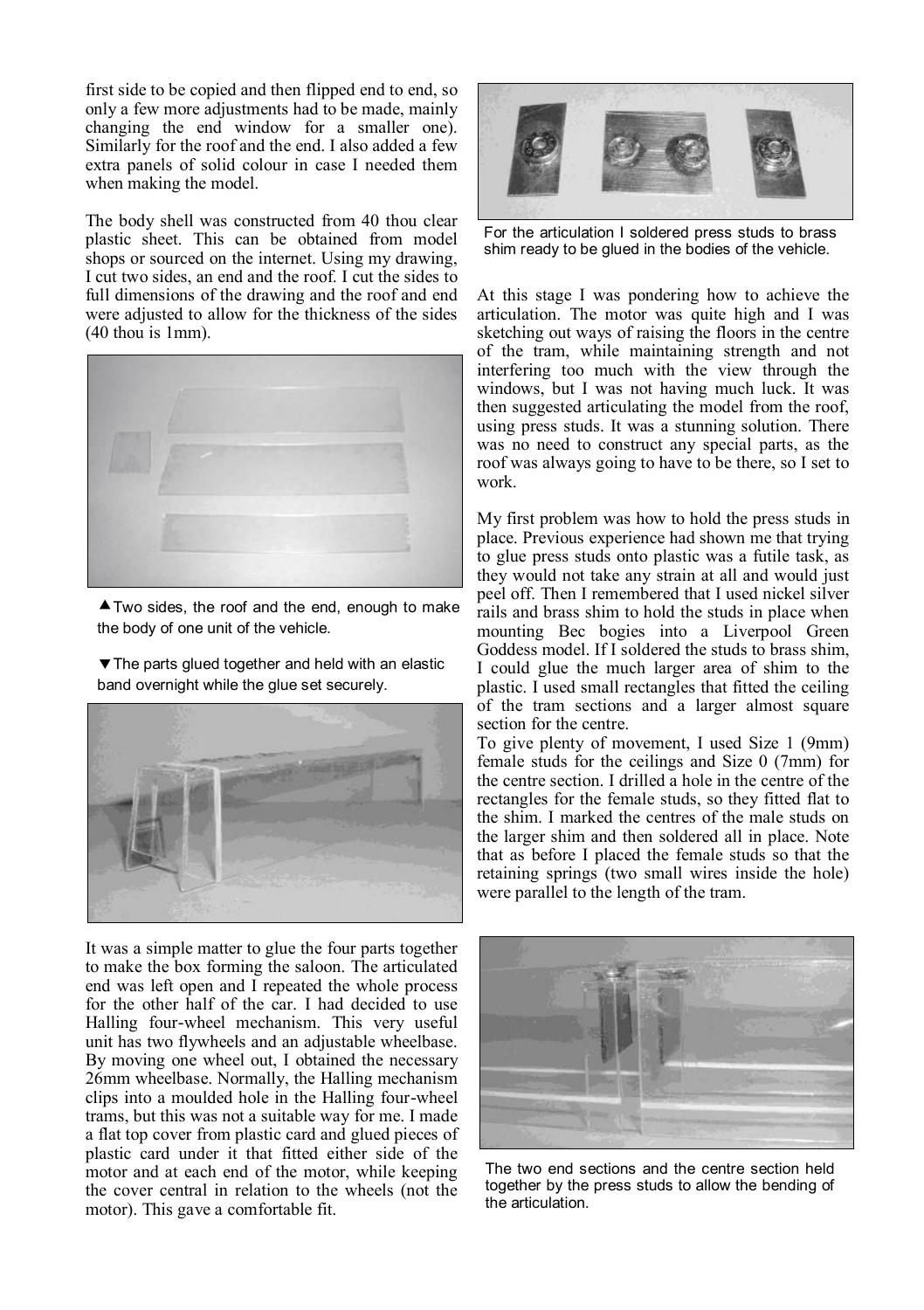After checking that they fitted and moved easily I glued the rectangles onto the ceilings.



Testing the movement of the articulated joint

Using more of the clear plastic I cut two centresection sides and a roof, plus two central formers, to give the distinctive slant inwards of the sides. The height of the sides was determined by clipping the brass shim with the male studs into one section and measuring the distance from the bottom of the shim to the bottom of the side.



The centre section with its Halling power unit and black plastic spacers.

Because of the thickness of the shim and studs, the inner roof is somewhat lower than it should be, but it is not noticeable on the completed model.



As this is an important part of the model I have included the articulation from another viewpoint.

The height of the inner formers was made so that when the roof and ends were mounted on the power unit, the central unit would be the correct height. It is best to err slightly on the low side, as it is easy to pack the motor cover with thin plastic to raise the roof to the correct height. When the roof and sides section is glued onto the motor unit there is a space in the centre formed by the roof, motor cover, formers and sides. I recommend gluing some weights, such as lead pieces, into this space, as it gives useful weight directly over the motor unit. I fixed the plastic cover to the motor by the simple, if rather crude, method of placing strips of doublesided sticky tape around the edges of the top of the motor and placing the cover onto them. This gives a good fixing, but one that can be broken if it is necessary to get to the motor for repairs.



The other two bogies are very simply constructed and fitted.

Next, I turned to the floors and non-driving bogies. I felt that it must be possible to make simple non driving bogies for a unit like this. First I took two 9mm diameter wheel sets with 2mm diameter axles for each bogie. I took 40 thou plastic card, using black to avoid the necessity of painting, cut four rectangles 48mm by 6mm and drilled two 2mm diameter holes 26mm apart and 2mm from one edge. I marked out one rectangle first and drilled the holes and, when all was well. I used that as a jig to drill the others. Then I cut the plastic away between the hole and the edge to give "U" shaped holes. Although the drills were 2mm diameter they always drill a little oversize, so the axles fit into the slots with enough freedom to rotate easily. I cut two rectangles (one for each bogie) 50mm by 12mm and four 12mm by 6mm. The larger rectangles formed the top of the bogie and I glued the others in place with sides and ends. Turning the bogie over, the wheels dropped into place and rotated freely. To hold them I glued a couple more rectangles of plastic 12mm by 10mm over the axles gluing lightly to the sides (being careful not to get any glue into the "U" slots. Finally, I glued a last rectangle 12mm by 5mm over the top in the centre and drilled a hole through the centre for the fixing screw.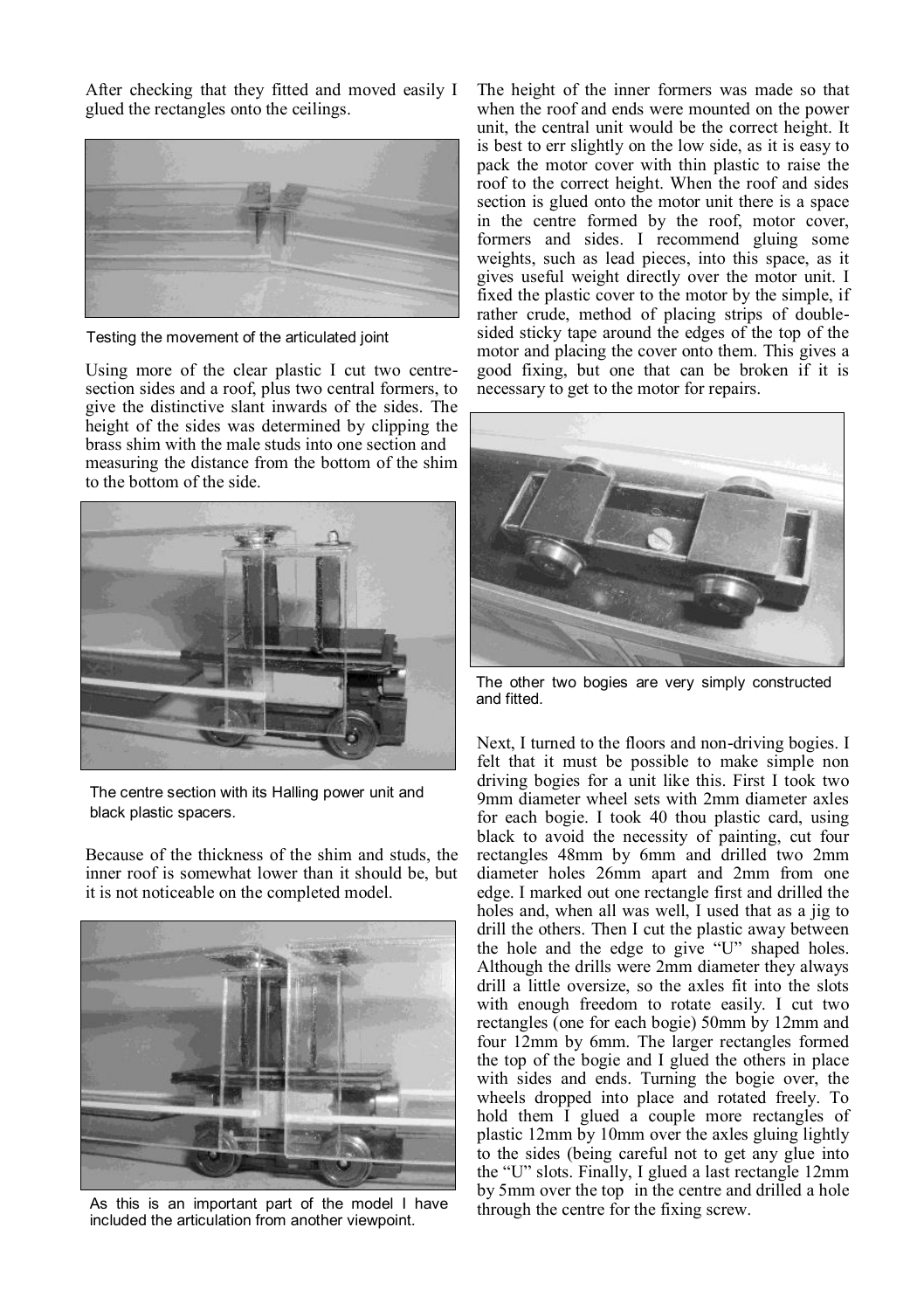By putting the centre section in place and clipping the end sections onto the press studs, it was possible to determine where the floors needed to be placed in order that the whole tramcar was level. I cut the floor from 40 thou black plastic card the width of the inside of the body at the height of the floor and long enough to reach the end. Taking the bodies, I then glued a length of 40 thou square plastic card strip inside the body at the correct height for the floor to locate up to. The easiest way to do this is to lay the square section in the correct place and then brush plastic liquid glue along the underside joint. When the glue dries it gives a good fixing for the strip. I checked that the floor rested on the two strips,then marked a hole on the centre line of the floor that was 52mm from the very front of the tram. I drilled it just smaller than the screw I used for the bogie. This allowed me to tighten the screw into the hole, cutting its own thread. The bogie was allowed to be a sloppy fit on the screw. I cut a second floor which fitted onto the first floor and between the locating strips. I marked the position of the hole on second floor, drilled the hole and, holding the two floors together, screwed the screw through both holes. Putting the upper floor to one side, I checked the location of the centre section and determined where the floor had to be cut to allow enough room for the motor unit. Then I glued the floor in place. This gave me a rigid body on which to place the printed body.



Now it begins to look like a tram. The printed paper is stuck over the shell and on the left-hand section the windows have been cut out.

I printed the graphics on to a sheet of photo quality single label A4 paper. This is self-adhesive with a backing sheet. It does have a border so the useable area is 186mm by 263mm, but this is large enough to print one section plus the centre on each sheet. It is can be sourced on the internet (several eBay shops).

*Editor's note.* Alternatively, the graphics could be printed onto a sheet of A4 White adhesive film. It can currently be obtained in laser or inkjet types from Mr Decal Paper (www.mrdecalpaper.com).

*NOTE: The printing is done on an inkjet (or colour laser) printer. This means that the printing can be extremely water soluble. From this point on you must ensure that your hands are completely dry whenever you handle the print and take care not to allow any liquid to drop onto the printed surface. Otherwise, you will get a smudge that is impossible to remove.*

I had deliberately left an overlap of blue on each side to wrap over the roof and  $\dot{I}$  also left the side overlong at each end. I put a small mark on the side where the edge of the inner end comes. I cut the bottom absolutely flush with the graphics. I checked that it fitted properly while leaving the backing paper on. This meant holding the side up to a strong light and seeing where the edges of the body lay in relation to the photograph. All was well so I took a deep breath and peeled off the backing paper and gently placed the side in position, making sure that the mark was on the very end of the side and that the bottom was flush with the bottom of the side all the way along. I only allowed small parts of the paper to stick to the body shell as I expected to have to have a couple of tries. I was quite right. It did take three tries before I was happy. Then the whole side was pressed down over the body side. I wrapped the excess at the top over the roof. This was cut so that it did not quite reach the centre line of the roof. I did not want to risk an overlap, so I left a small gap. I repeated the exercise with the other side and as I planned there was a small gap between the roof overlaps. Where the paper protruded beyond the centre section I cut along the fold and the thickness of the plastic below. This let me fold the side excess around the end of the side. I did the same for the roof, cutting the excess to allow it to clear the female stud. I was now left with excess at the front. Taking the craft knife I carefully cut along the end of the plastic side to give a clean-cut ending exactly on the end of the side.

You may find that the sticky side of the paper does not hold it fast on sharp corners. At the ends this can be cured by using a small amount of Evostik in addition to the paper's own glue. On the roof the overlap is held down later by the roof printed section. Before placing the roof or the front in place I decided to cut out the windows.



One section is completely covered and the windows cut out. Just some detail work to go.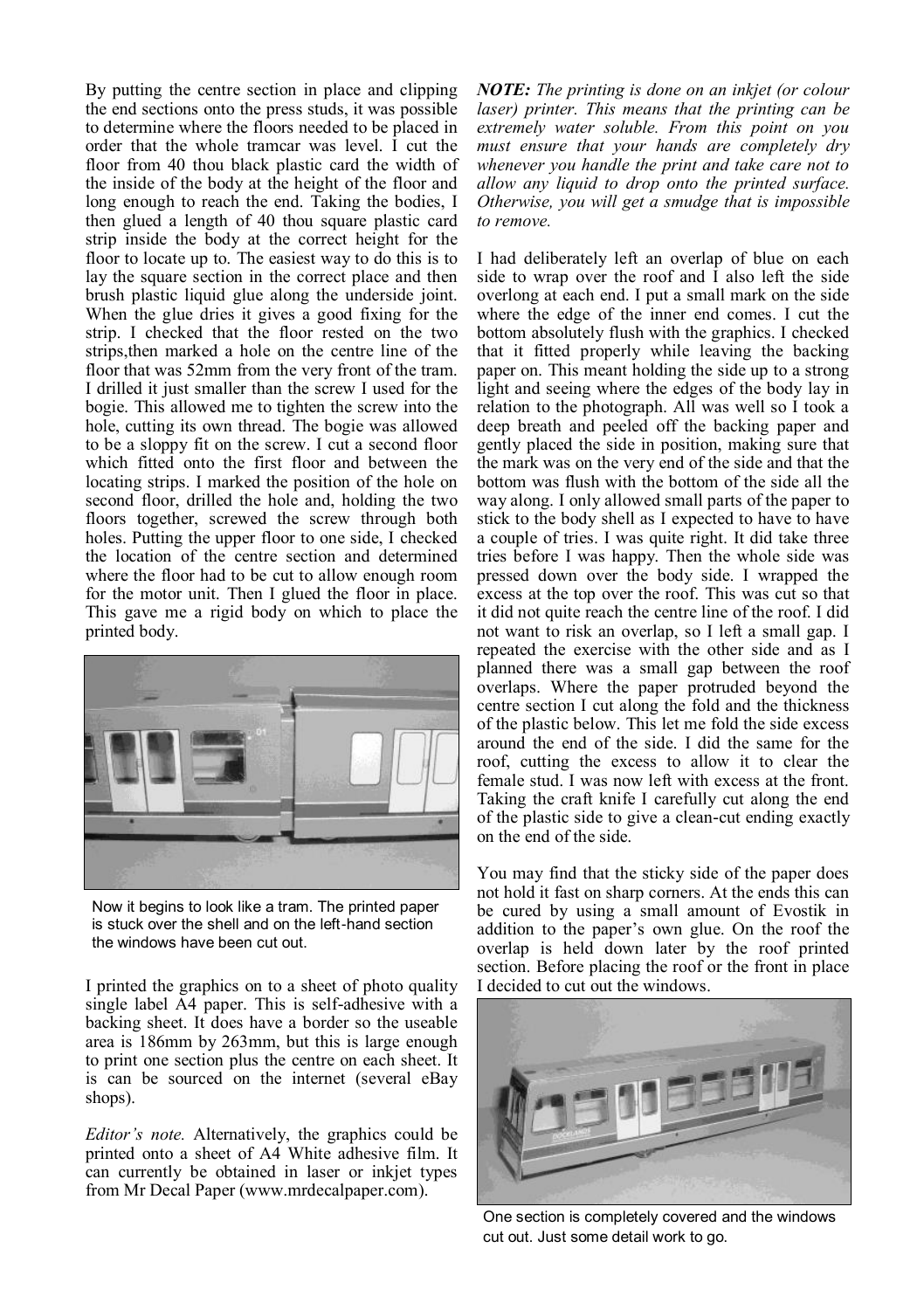On the first side I cut along the windows using a new blade in a craft knife and a six-inch steel rule. I also wanted to cut the curved corners on the windows. This I did by eye but found that I could not exactly line up the hand-cut round corner with the straight cuts along the sides. So, when the printed window was removed, I was left with "hairs" of paper which were white and looked rather obtrusive. I noticed that the corners on the upper quarter light windows, which were square, did not have this problem. So, on future sides I cut all the corners square and it did not notice.



After being disappointed with my attempts at the curved corners of the windows I cut them square.

Having cut a clean line along the four edges, making sure that the corners met, I used the point of the knife to carefully lift the corner of the printed window until I could catch the edge with the tweezers. Then I peeled the printed rectangle off. This left a clear plastic window. The finish on the square cornered windows was far better



I left finishing off the bottom of the end until a little later

I did notice that the edges of the paper were white, while the window edges were black, representing the rubber seal around the window. I tried using a soft pencil and it looked better, but not as good as I wanted. Then I tried a black ball point pen which was great; it put a black line over the edge, giving the finish I wanted. So, I went around all the windows blackening the edges.



 $\triangle$ I left the power unit removable. Here it is seen next to the centre section, that is waiting for its roof print.

▼ Checking the fit of the centre section to an end section.



Next, I took the end and placed it over the body end, making sure that the red strip lined up each side and that the sides of the body were equidistant from the printed window frames. I folded the upper excess over the roof and then cut the sides of the end by using the craft knife along the sides. Then I cut the windows out. Finally, I cut the roof to size and put it in place. This held down the overlaps and gave a very satisfying finish to the roof. I repeated the whole thing for the second section. Looking at the body I realised that it was very easy to see into the tramcar, so it was necessary to add some interior detail.

For this I took the second smaller floor for each section. I compared model tram seating strip to the seats in the real vehicles. Whilst not exactly the same they looked similar enough to be used. The Docklands seats have a white frame and are upholstered in a mainly deep red fabric. For each section I cut six seats 10mm long and another six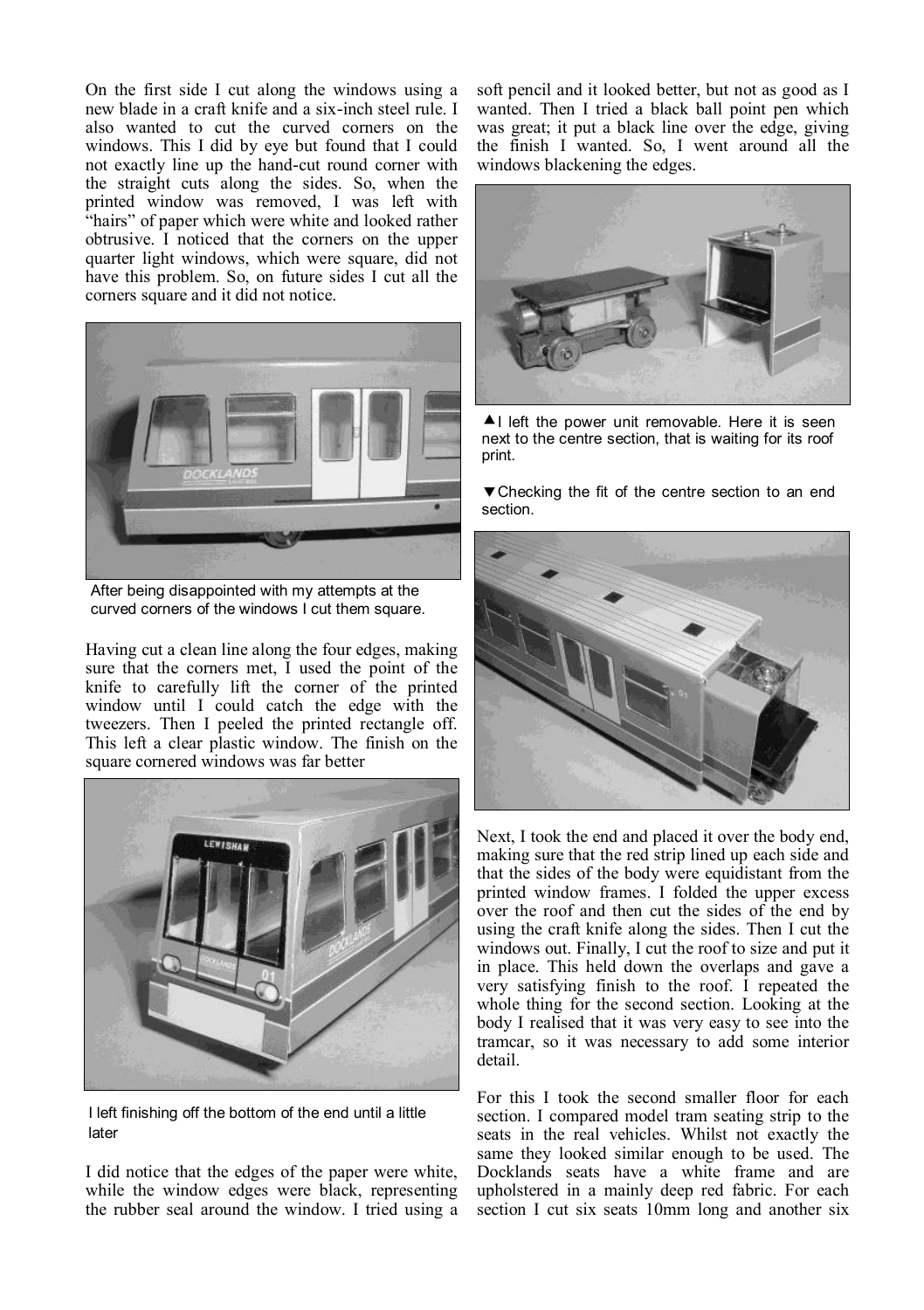seats 20mm long. These I painted white with a reddish-brown seat and back. The 20mm seats are set longitudinally, while the 10mm seats are set across the tramcars. I lightly marked on the floor the position of the doors and the window pillars between the doors. The long seats were glued along the edge of the floor facing inwards with one end by the door frame. Four short seats were placed facing each other at the ends of the seats between the doors. While at the front the final two short seats were placed at the ends of the two long seats. The floors were slipped in place to check that the seats were in the right position. When I was satisfied, I took them out, put double sided adhesive tape under the floor and put it back into the tram body.



The seats are glued to the false floor.

I fixed the bogie in place with the screw that went through both layers of the floor. The inside of the tram is white, because it is formed by the un-printed side of the label photo paper. Luckily, the inside of the actual trams is white, so there is no need to make any changes. If you want to add super detail to your model you can make hand and grab rails from wire, paint them red and fix them to the floor, before putting it into place. Passengers and a pushchair or two would also add authentic detail. Do not add a driver; the trams are usually computer-controlled but do have "Captains" (subsequently renamed several times). Only occasionally do the "Captains" have to open the small driving position at the front of the tram. Otherwise, the front seat passengers have the best view.

The final touches were to add the roof vents, from small squares of the printed paper, roof coloured and stuck over the black squares on the roof. The circular vents at the ends were treated the same way. Under the ends of the tramcar, the distinctive cutaway was formed with plastic card and covered with red printed card. I did have a long ponder about the bogies. On the model the bogies are all inside frame. Now I am sure that the Docklands cars do not have such bogies. I looked at all the photographs of the cars that I could find and not on one could I see any of the bogies. So, I decided to leave them as they were on the model. This also meant that there was no need to represent the third rail pick-up, which is equally hidden.



I finished the end by cutting out the slot and making the recess from black plastic card.

I did try my model out on a test track. It was quite clear that it was only able to go around fairly large radius curves. The tightness of the curves is governed entirely by the amount of movement in the centre.





**The press studs allow it to be separated for packing** away





The centre section gets its roof.